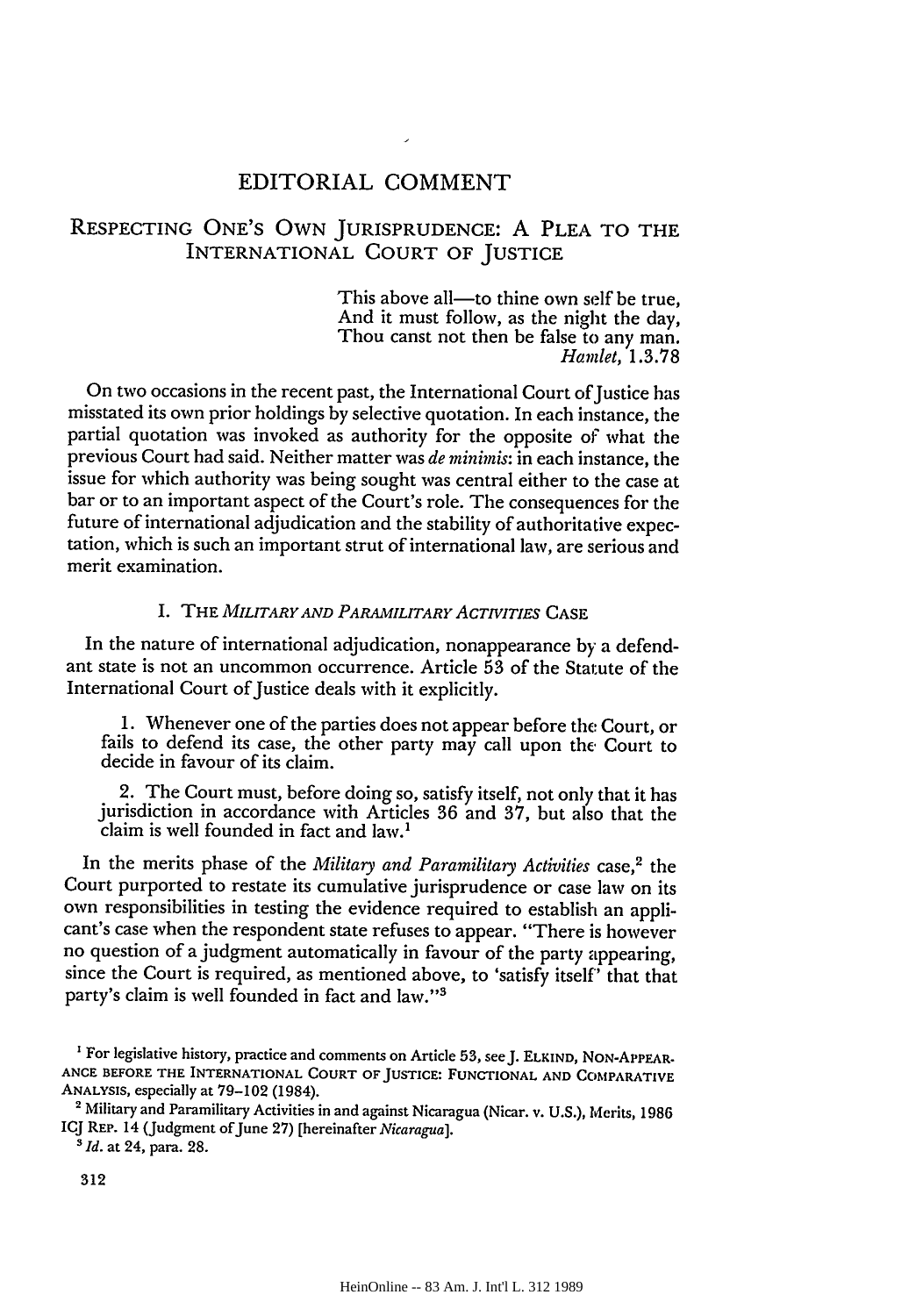Judicial self-satisfaction on the law in a case of nonappearance is not a serious obstacle. The Court recalled that in the Icelandic *Fisheries Jurisdiction* case it had observed:

It being the duty of the Court itself to ascertain and apply the relevant law in the given circumstances of the case, the burden of establishing or proving rules of international law cannot be imposed upon any of the parties, for the law lies within the judicial knowledge of the Court.<sup>4</sup>

In *Nicaragua,* the Court reaffirmed this view:

For the purpose of deciding whether the claim is well founded in law, the principle *jura novit curia* signifies that the Court is not solely dependent on the argument of the parties before it with respect to the applicable law. . **. ,** so that the absence of one party has less impact.5

Because the Court knows the law and is not, in any case, restricted to the parties' legal arguments (in contrast to an adjudication on an agreed basis, where, in the absence of *jus cogens*, it presumably would be so restricted<sup>6</sup>), a defendant's nonappearance would not seriously disable the Court in determining whether a claim is well-founded in law.

The situation is more complex with regard to the Court's self-satisfaction on the facts, for the facts may be largely within the province of the parties. In *Nicaragua* the Court took account of this difficulty yet reached the following conclusion: "the Court cannot by its own enquiries entirely make up for the absence of one of the Parties; that absence, in a case of this kind involving extensive questions of fact, must necessarily limit the extent to which the Court is informed of the facts."<sup>7</sup>

In the second clause here, the Court has edged away from the injunction of Article 53(2), laying the basis for qualification and reduction of the peremptory and unqualified requirement of the Statute that "[t]he Court must. **. .** satisfy itself. **. .** that the claim is well founded in fact and law." The Court continued:

It would furthermore be an oversimplification to conclude that the only detrimental consequence of the absence of a party is the lack of opportunity to submit argument and evidence in support of its own case. Proceedings before the Court call for vigilance by all. The absent party also forfeits the opportunity to counter the factual allegations of its opponent. It is of course for the party appearing to prove the allegations it makes, yet as the Court has held:

"While Article 53 thus obliges the Court to consider the submissions of the Party which appears, it does not compel the Court to examine their accuracy in all their details; for this might in certain

Fisheries Jurisdiction **(UK** v. Ice.; FRG v. Ice.), Merits, 1974 **ICJ** REP. **3, 9,** and **175, 181** (Judgments of July **25).**

Nicaragua, **1986** ICJ **REP.** at 24, para. 29.

<sup>&</sup>lt;sup>6</sup> But cf. the Judgment of the Chamber in Frontier Dispute (Burkina Faso/Mali), 1986 ICJ REP. 554, **557** (Judgment of Dec. 22).

*<sup>7</sup>Nicaragua,* **1986 IQJ** REP. at **25,** para. **30.**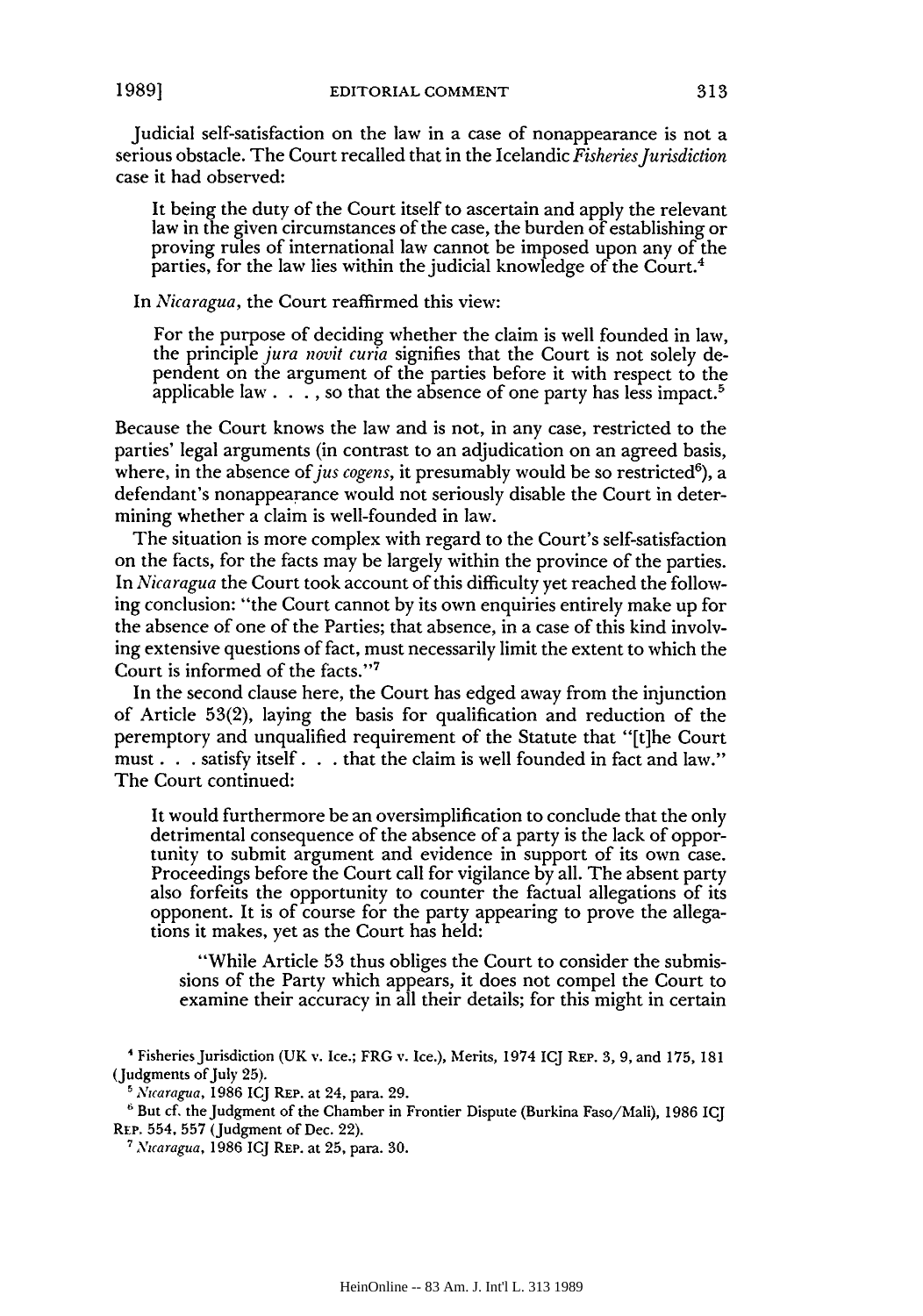unopposed cases prove impossible in practice." *(Corfu Channel, IC] Reports 1949,* **p.** 248.)8

Thus, the Court significantly reduced the burden that Article **53** imposes on it. If the Court is not obliged to examine the accuracy "in *all* their details" (emphasis added) of the applicant's claims, certain claims may be either accepted without being tested to the point of satisfaction that they are well-founded or accepted without being tested at all, in other words, by default.

The Court developed this amendatory interpretation by itself reaffirming the language of Article 53(2) and then ascribing the qualification to a previous Court whose holding is quoted. In invoking the *Corfu Channel* Judgment as authority for a partial default judgment, the Court implied that it was doing no more than restating a doctrine to which it had adhered for some 40 years. In fact, the Court cited only one-half of the relevant sentences in the *Corfu Channel* case and, in so doing, created the impression that *Corfu* was holding something it did not hold. The pertinent section of *Corfu Channel* states:

The position adopted by the Albanian Government brings into operation Article 53 of the Statute, which applies to procedure in default of appearance. This Article entitles the United Kingdom Government to call upon the Court to decide in favour of its claim, and, or the other hand, obliges the Court to satisfy itself that the claim is well founded in fact and law. While Article 53 thus obliges the Court to consider the submissions of the Party which appears, it does not compel the Court to examine their accuracy in all their details; for this might in certain unopposed cases prove impossible in practice. *It is sufficient* fir *the Court to convince itself by such methods as it considers suitable that the submissions are well founded.'*

This section of *Corfu* concerned the methods to be used in fulfilling the requirement of Article 53(2). The point it makes is obvious and innocuous: in satisfying itself that the applicant's claim is well-founded, the Court must resort to methods different from those which the absent defendant might have used. The selective quotation in the *Nicaragua* case, which suppresses the final sentence of the paragraph in *Corfu,* leaves the impression that it is long-standing jurisprudence that the Court is entitled to reach judgment in Article 53 cases without satisfying itself that the factual claims made by the applicant state are well-founded. It is not.

#### II. THE *PLO MISSION* OPINION

In *Applicability of the Obligation to Arbitrate under Section 21 of the United Nations Headquarters Agreement of 26 June 1947*,<sup>10</sup> the United States and the

#### *8Id.*

**9** Corfu Channel (UK v. Alb.), 1949 ICJ REP. 244, 248 (Judgment of Dec. 15) (emphasis added).

**10** Applicability of the Obligation to Arbitrate under Section 21 of the United Nations Headquarters Agreement of 26 June 1947, **1988 ICJ REP.** 12 (Advisory Opinion of Apr. 26) [hereinafter *Mission].*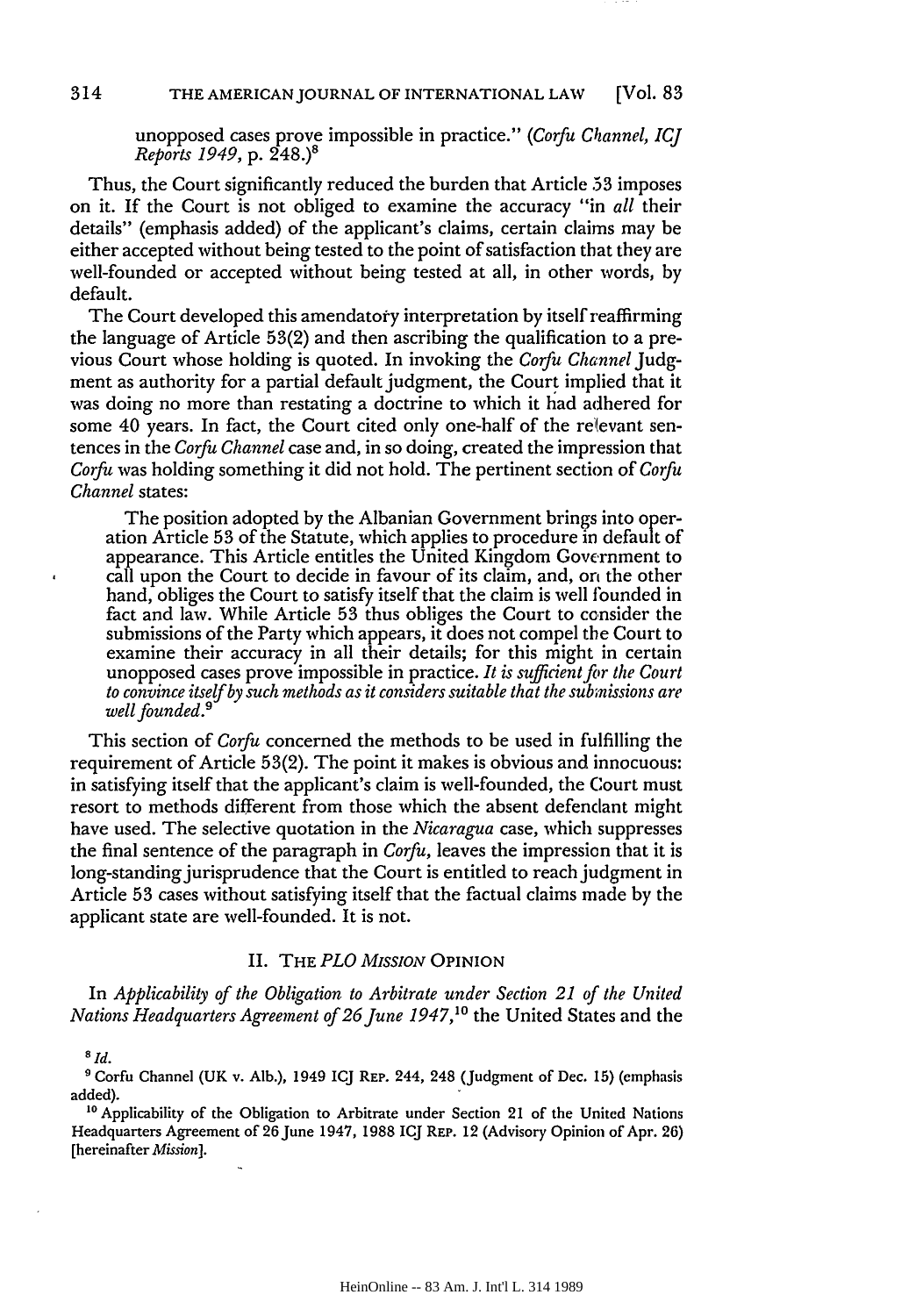United Nations agreed that the proper interpretation of the Headquarters Agreement precluded the United States from requiring the Palestine Liberation Organization's Observer Mission at UN headquarters to close. It was also clear that there was a dispute about the closing of the PLO's Observer Mission in New York. If there were no dispute, it is difficult to see what the parties were negotiating about. The question posed to the Court by the General Assembly was whether, in the circumstances, the United States was obliged to go to arbitration under section 2 1(a) of the Headquarters Agreement. Section **21** (a) provides: "Any dispute between the United Nations and the United States concerning the interpretation or application of this agreement or of any supplemental agreement, which is not settled by negotiation or other agreed mode of settlement, shall be referred for final decision to a tribunal of three arbitrators **...."11**

Issues were joined on an important legal question. The United Nations claimed that, given an arbitration clause, once a dispute existed and one party called for arbitration, the other party was obliged to arbitrate. The United States did not really contest that point but claimed that notwithstanding the existence of a dispute, the critical question was whether, in the circumstances of the case, arbitration was appropriate at a particular moment. The United States contended in its written statement to the Court: "The United States will take no action to close the Mission pending a decision in that litigation. Since the matter is still pending in our courts, we do not believe arbitration would be *appropriate or timely."' <sup>2</sup>*

Thus, the central legal question of the case was whether arbitration had to be compelled at that moment or whether an international tribunal had some prudential discretion to determine whether it was appropriate or timely to compel immediate arbitration or to postpone it or defer decision while the parties resorted to some other mode of dispute resolution. Only if the legal proposition that there was prudential discretion was sound would the Court reach the factual question of whether the circumstances of the case warranted its exercise.

The Court rejected the U.S. legal contention:

The Court could not allow considerations as to what might be "appropriate" to prevail over the obligations which derive from section 21 of the Headquarters Agreement, as "the Court, being a Court of justice, cannot disregard rights recognized by it, and base its decision on con-

<sup>11</sup> Agreement Regarding the Headquarters of the United Nations, U.S.-UN, June 26, 1947, 61 Stat. 3416, TIAS No. 1676, 11 UNTS 11, 22 U.S.C. §287 note (1982).

<sup>12</sup> Mission, 1988 ICJ REP. at 29, para. 39 (emphasis added). Despite the fact that the case was largely briefed and pleaded in English, the Court designated French as the authentic language. *Id.* at 35, para. 58. The translation of this part of the judgment is not felicitous. The statement "we do not believe arbitration would be appropriate" is rendered in the authentic version as 'nous pensons qu'un arbitrage ne serait pas opportun." *Id.* at 29, para. 39. Five lines later, the word "opportunit6" in the important quotation from the 1930 *Free Zones case (see* note 14 *infra)* was rendered in English as "expediency." That is an accurate translation, but the translation of "appropriate" in the U.S. pleading as "opportun," viz. "expedient," in this setting does not capture the implication of the U.S. pleading. This interlinguistic adjustment, however, does make *Free Zones* quotable in this context.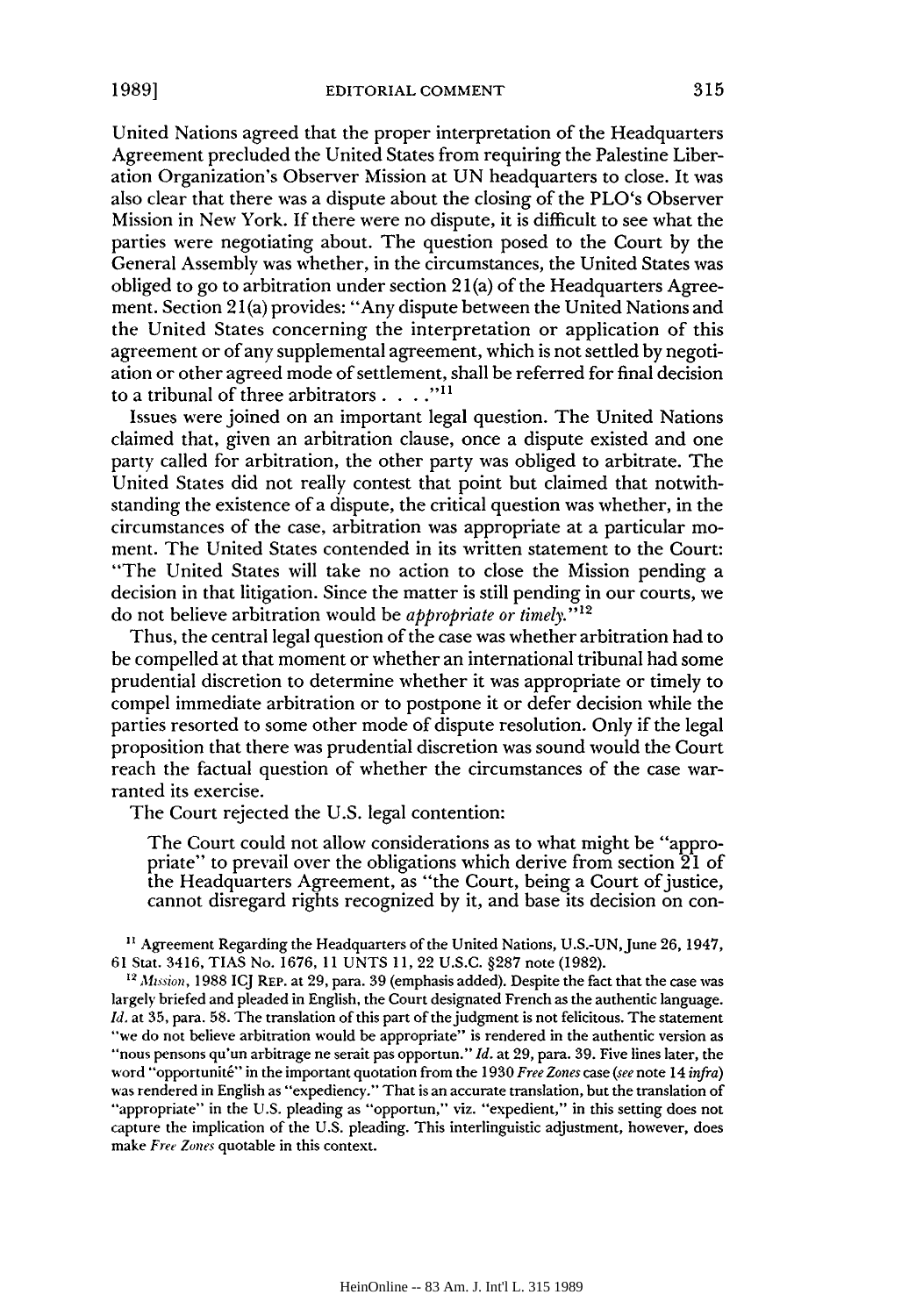siderations of pure expediency" *(Free Zones of Upper Savoy and the District of Gex, Order of 6 December 1930, P.C.I.J., Series A, No. 24,* p. 15). **"**

The impression created by the quotation from the *Free Zones* case is that jurisprudence of more than 50 years' standing holds that, in determining the appropriate moment for compelling arbitration, the Court is precluded, by its nature as a court, from considering and taking account of prudential factors such as the appropriateness and timeliness of arbitration in the particular case.

Once àgain, the Court, by selective quotation, created exactly the opposite impression of what the Court in the precedent invoked had actually said. Consider the exact words of the Permanent Court in *Free Zones:*

and although the Court, being a Court of justice, cannot. disregard rights recognized by it, and base its decision on considerations of pure expediency, *nevertheless there is nothing to prevent it, having regard to the advantages which a solution of this kind might present, to offer the ,Parties, who alone can bring it about, a further opportunity for achieving this end.*<sup>14</sup>

In the *Mission* opinion, the Court quoted only a dependent clause and suppressed the most important part of the prior Court's holding. Deleting the conjunction "although," which introduced the quoted clause, obscured the fact that this fragment was only a dependent clause, a syntactical construction that is invariably qualified, if not contradicted, by the independent clause it accompanies.

### **CONCLUSION**

The issue of concern in these cases is not whether the Court was right in the substance of its innovations, but whether it was right in its treatment of its own prior jurisprudence. The criticism is not directed to the fact that the Court has seen fit to change prior holdings. No modern law is inscribed in stone with the vaunted finality of the decrees of the Medes and the Persians. Law is conformity and conformation: conformity with the past and conformation for the future.<sup>15</sup> The International Court is entitled, if not obliged, to reconsider prior holdings and to bring them into conformity with current community goals and policies.

*13Mission,* **1988** ICJ REP. at 29, para. 40.

<sup>14</sup> Free Zones of Upper Savoy and the District of Gex, 1930 PCIJ (ser. A) No. 24, at 15 (Order of Dec. **6)** (emphasis added). The authentic language of the judgment was French and read as follows:

Considérant. . . que si la Cour, étant une Cour de justice, ne peut faire abstraction de droits reconnus par elle pour se déterminer seulement par des considérations de pure opportunité, rien ne l'empêche, vu les avantages que pourrait présenter une solution de ce genre, d'offrir aux Parties, qui, seules, peuvent la réaliser, une nouvelle cccasion d'atteindre ce but.

<sup>15</sup> Reisman, *Private Armies in a Global War System*, 14 VA. J. INT'L L. 1, 46-47 (1973), *reprinted in* **LAW AND** CIVIL WAR **IN** THE MODERN **WORLD 252,** 297-98 (J. **N.** Moore **ed.** 1974), and M. **S.** McDOUGAL **&** W. M. REISMAN, INTERNATIONAL LAw ESSAYS 142, **182 (1981).**